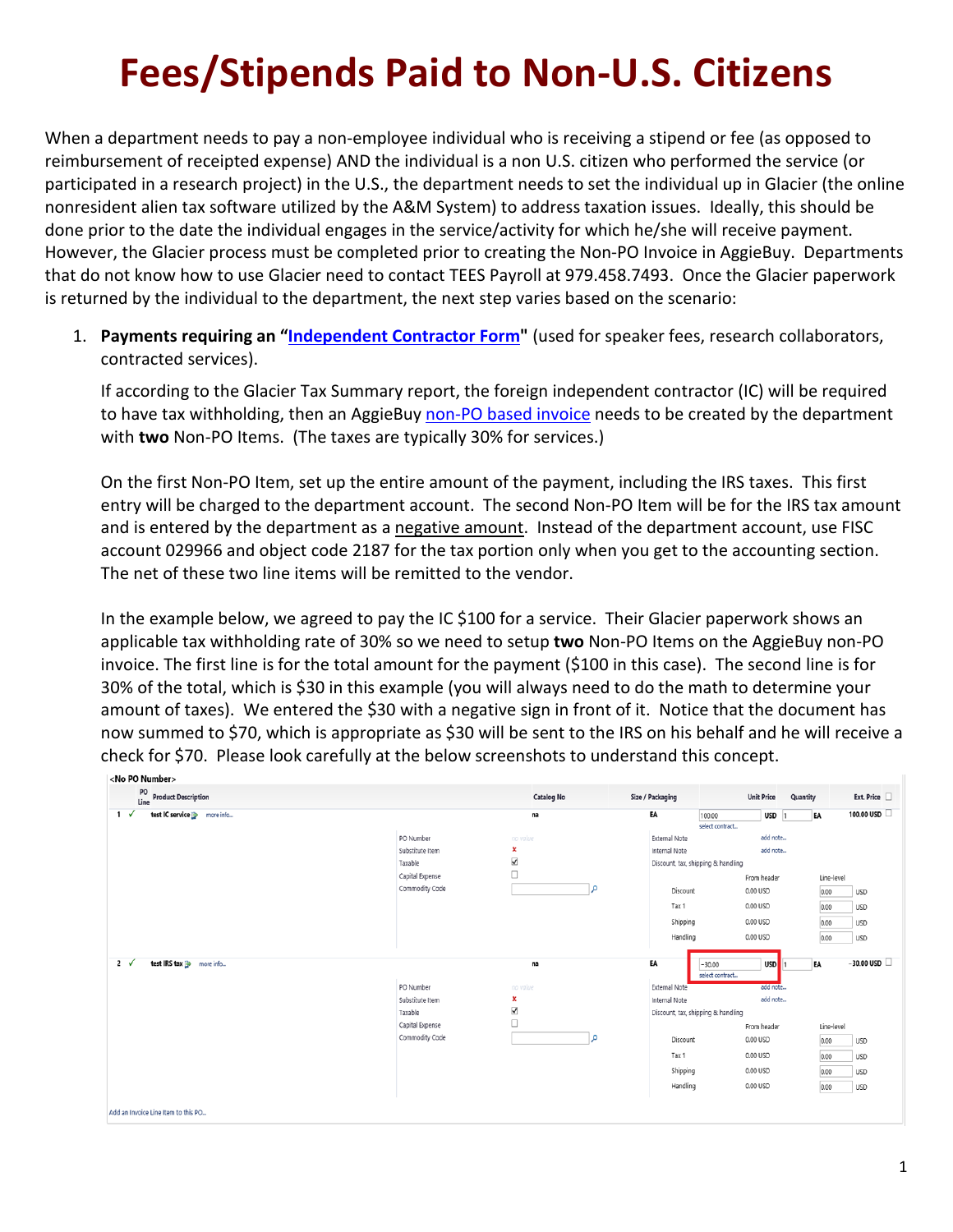| 70.00     |
|-----------|
| 0.00      |
| 0.00      |
| 0.00      |
| 0.00      |
| 0.00      |
| 70.00 USD |
|           |

In the "Codes" section of AggieBuy put in the department account that will pay the full \$100 payment in the header line. Then click "view/edit by line item".

| 2017 | 28                                          | 28-FISC          |                                  |          |          |       |          |          |  |
|------|---------------------------------------------|------------------|----------------------------------|----------|----------|-------|----------|----------|--|
|      | Texas A&M Engineering<br>Experiment Station | 28-Fiscal Office | 28-205637-00000<br>Fiscal Office | no value | no value | Local | no value | no value |  |
|      |                                             |                  |                                  |          |          |       |          |          |  |

For the IRS tax line, click "go" under line item details and fill in with department code 28-FISC, account 28- 029966-00000 and object code 2187. See example below.

| <b>Line Item Details</b>                                                               |                                                      |                                                      |                                                      |                   |                        |                     |                               |                                               | $\overline{\mathbf{?}}$ |
|----------------------------------------------------------------------------------------|------------------------------------------------------|------------------------------------------------------|------------------------------------------------------|-------------------|------------------------|---------------------|-------------------------------|-----------------------------------------------|-------------------------|
|                                                                                        |                                                      |                                                      |                                                      |                   |                        |                     |                               | For selected line items Remove Selected Items | $\vee$ Go               |
| PO<br><b>Product Description</b><br>Line                                               |                                                      |                                                      |                                                      | <b>Catalog No</b> |                        | Size / Packaging    | <b>Unit Price</b><br>Quantity | Ext. Price                                    |                         |
| test IC service <b>B</b> more info<br>Accounting Codes (same as header)                | Add alternate distribution for Line                  | $\vee$ Go                                            |                                                      | na                |                        | EA                  | 100.00 USD 1 EA               | 100.00 USD                                    |                         |
| test IRS tax <b>B</b> more info<br>$\overline{2}$<br>Accounting Codes (same as header) | Add alternate distribution for Line                  | $\vee$ Go                                            |                                                      | na                |                        | EA                  | $-30.00$ USD 1 EA             | $-30.00$ USD                                  |                         |
| <b>Accounting Codes</b>                                                                |                                                      |                                                      |                                                      |                   |                        |                     |                               |                                               | ? X                     |
| LINE                                                                                   |                                                      |                                                      |                                                      |                   |                        |                     |                               |                                               |                         |
| Fiscal Year                                                                            | Member ID                                            | Department Code                                      | Account Code                                         | Class Code        | Object Code            | Special<br>Routing1 | Report Reference C            | Report Reference D                            | add<br>split            |
| 2017                                                                                   | 28                                                   | 28-FISC                                              | 28-029966-00000                                      |                   | 2187                   | x no value          |                               |                                               |                         |
| Select from profile values<br>Select from all values                                   | Select from profile values<br>Select from all values | Select from profile values<br>Select from all values | Select from profile values<br>Select from all values |                   | Select from all values |                     |                               | Select from all values                        |                         |
|                                                                                        |                                                      |                                                      |                                                      |                   |                        |                     |                               | reached at a fundidate unlike                 |                         |

Then complete your invoice entry following typical [procedures.](https://tees.tamu.edu/fiscal/_files/_documents/Non-PO-Based-Invoice-Instructions.pdf) Ultimately, your department will pay the full amount (\$100 in this example) with the net amount (\$70) going to the IC and the tax amount (\$30) being remitted electronically to the IRS by the Fiscal Office.

If your department wants to pay the taxes for the individual (in other words, "gross up" the payment), see instructions at the end of this document for calculating the gross up. After you have done that calculation, the concept is the same for your entries into AggieBuy.

## 2. **Stipend Payments**

TEES can pay a stipend to visiting scholars, as an offset to living expense (must have invitation letter) or a stipend to research participants. Follow the typical permissions for such payments and make sure you have a completed [Stipend Payment form.](https://tees.tamu.edu/fiscal/_files/_documents/Stipend_Payment_Form.pdf) If according to the Glacier Tax Summary report the foreign stipend recipient will be required to have tax withholding, then an AggieBuy [non-PO based invoice](https://tees.tamu.edu/fiscal/_files/_documents/Non-PO-Based-Invoice-Instructions.pdf) needs to be created by the department with **two** Non-PO Items. (The taxes are typically 14% for scholarship/fellowship non-services.) On the first Non-PO Item, set up the entire amount of the payment,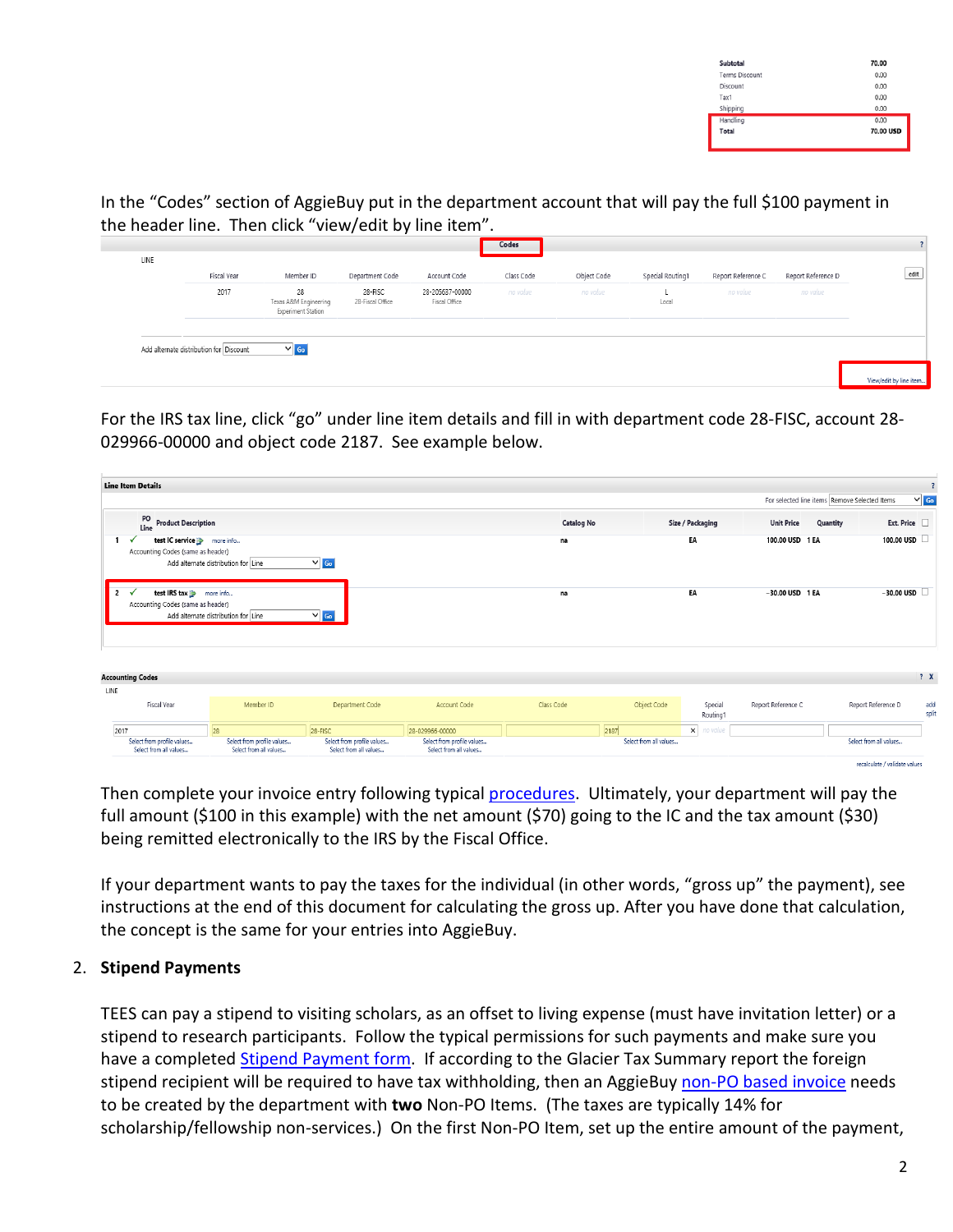including the IRS taxes. This first entry will be charged to the department account. The second Non-PO Item will be for the IRS tax amount and is entered by the department as a negative amount. Instead of the department account, use FISC account 029966 and code 2187 for the tax portion only. The net of these two payments will be remitted to the vendor.

In the example below, we agreed to pay the visiting scholar a stipend of \$100. Their Glacier paperwork shows an applicable tax withholding rate of 14% so we need to setup **two** Non-PO Items on the AggieBuy non-PO invoice. The first line is for the total amount for the payment (\$100 in this case). The second line is for 14% of the total, which is \$14 in this example (you will always need to do the math to determine your amount of taxes). We entered the \$14 with a negative sign in front of it. Notice that the document has now summed to \$86, which is appropriate as \$14 will be sent to the IRS on his behalf and he will receive a check for \$86. Please look carefully at the below screenshots to understand this concept.

| Line Item Details                                         |                                   |                           |                  |                                    |                                               |              |                     |
|-----------------------------------------------------------|-----------------------------------|---------------------------|------------------|------------------------------------|-----------------------------------------------|--------------|---------------------|
| Hide line details                                         |                                   |                           |                  |                                    | For selected line items Remove Selected Items |              | 1∨                  |
| Add Non-PO Item<br>Add new PO                             |                                   |                           |                  |                                    |                                               |              |                     |
| <no number="" po=""></no>                                 |                                   |                           |                  |                                    |                                               |              |                     |
| PO<br>Line<br><b>Product Description</b>                  |                                   | <b>Catalog No</b>         | Size / Packaging | <b>Unit Price</b>                  | Quantity                                      |              | Ext. Price          |
| $1 \checkmark$<br>Visiting Scholar Payment B<br>more info |                                   | na                        | EA               | 100.00<br>select contract          | $USD$ 1                                       | EA           | 100.00 USD          |
|                                                           | PO Number                         | no value                  | External Note    |                                    | add note                                      |              |                     |
|                                                           | Substitute Item                   | x                         | Internal Note    |                                    | add note                                      |              |                     |
|                                                           | Taxable                           | $\blacktriangledown$      |                  | Discount, tax, shipping & handling |                                               |              |                     |
|                                                           | Capital Expense                   | $\Box$                    |                  | From header                        |                                               | Line-level   |                     |
|                                                           | Commodity Code                    | م                         | Discount         | 0.00 USD                           |                                               | 0.00         | USD                 |
|                                                           |                                   |                           | Tax 1            | 0.00 USD                           |                                               | 0.00         | USD                 |
|                                                           |                                   |                           | Shipping         | 0.00 USD                           |                                               | 0.00         | <b>USD</b>          |
|                                                           |                                   |                           | Handling         | 0.00 USD                           |                                               | 0.00         | USD                 |
| $2 \sqrt{ }$<br>IRS portion of payment <b>B</b> more info |                                   | na                        | EA               | $-14.00$                           | $USD$ 1                                       | EA           | $-14.00$ USD $\Box$ |
|                                                           |                                   |                           |                  | select contract                    |                                               |              |                     |
|                                                           | PO Number                         | no value                  | External Note    |                                    | add note                                      |              |                     |
|                                                           | Substitute Item                   | ×<br>$\blacktriangledown$ | Internal Note    |                                    | add note                                      |              |                     |
|                                                           | Taxable                           | $\Box$                    |                  | Discount, tax, shipping & handling |                                               |              |                     |
|                                                           | Capital Expense<br>Commodity Code | م                         |                  | From header                        |                                               | Line-level   |                     |
|                                                           |                                   |                           | Discount         | 0.00 USD                           |                                               | 0.00         | USD                 |
|                                                           |                                   |                           | Tax 1            | 0.00 USD                           |                                               | 0.00         | <b>USD</b>          |
|                                                           |                                   |                           | Shipping         | 0.00 USD                           |                                               | 0.00         | USD                 |
|                                                           |                                   |                           | Handling         | 0.00 USD                           |                                               | 0.00         | <b>USD</b>          |
|                                                           |                                   |                           |                  | Subtotal                           |                                               | 86.00        |                     |
|                                                           |                                   |                           |                  | Terms Discount                     |                                               | 0.00         |                     |
|                                                           |                                   |                           |                  | Discount                           |                                               | 0.00         |                     |
|                                                           |                                   |                           | Tax1             |                                    |                                               | 0.00         |                     |
|                                                           |                                   |                           |                  | Shipping<br>Handling               |                                               | 0.00<br>0.00 |                     |
|                                                           |                                   |                           |                  | Total                              |                                               | 86.00 USD    |                     |
|                                                           |                                   |                           |                  |                                    |                                               |              |                     |

In the "Codes" section of AggieBuy put in the department account that will pay the full \$100 payment in the header line. Then click "view/edit by line item"

| Fiscal Year<br>2017 | Member ID<br>28                             | Department Code<br>28-FISC | Account Code<br>28-205637-00000 | Class Code<br>no value | Object Code<br>no value | Special Routing1 | Report Reference C<br>no value | Report Reference D<br>no value |  |
|---------------------|---------------------------------------------|----------------------------|---------------------------------|------------------------|-------------------------|------------------|--------------------------------|--------------------------------|--|
|                     | Texas A&M Engineering<br>Experiment Station | 28-Fiscal Office           | Fiscal Office                   |                        |                         | Local            |                                |                                |  |
|                     |                                             |                            |                                 |                        |                         |                  |                                |                                |  |

For the IRS tax line, click "go" under line item details and fill in with department code 28-FISC, account 28- 029966-00000 and object code 2187. See example below.